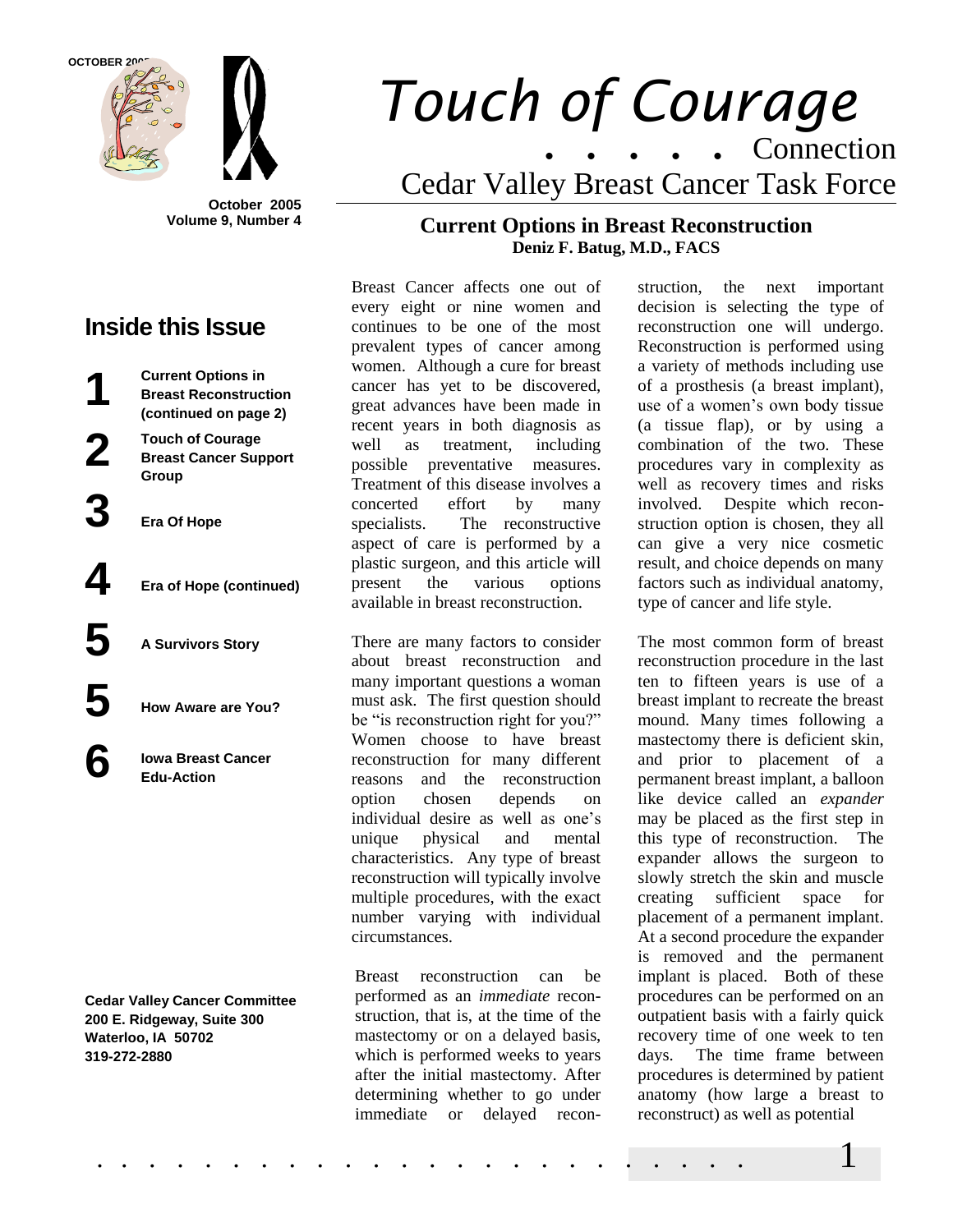#### October 2005

(continued from page 1)

other factors such as need for additional therapy. The implant choice may either be a saline filled implant or a silicone filled implant. At this time, silicone implants are available for reconstruction purposes only if your surgeon is participating in ongoing clinical trials. Silicone implants have been shown in countless studies to be safe and not causative in any adjuvant diseases.

Flap reconstruction is a method of reconstruction that uses a women's own tissue. This can be taken from either her back, abdomen, or buttocks to create a breast mound. If the tissue is left attached to the blood supply this is known as a pedicled flap, or it may be completely separated from its blood supply and reattached to a new blood supply using microsurgical technique. This is known as a free flap.

There are a number of flap options that women can choose from. The *latissimus dorsi* flap utilizes the skin from the back attached to the latissimus muscle. This is then brought to the front of the chest to create the breast mound. Because this muscle is very thin, many times implants my be needed for creating the volume. This procedure typically takes approximately fours hours with a two to three day hospital stay. Recovery times are longer than implants alone and can range from three to four weeks. The advantage to this flap is its ability to provide needed missing skin in a reliable and consistent manner.

Other available options for flaps include use of tissue from the upper hip or buttock region. However, the most common type of flap in breast reconstruction is the TRAM flap.

This stands for **T**ransverse **R**ectus **A**bdominus **M**usculocutaneous flap. This option utilizes skin from the abdomen with its underlying rectus muscle to allow sufficient volume and replacement of missing skin. Implants are usually not needed with this type of reconstruction and surgery can last from six to eight hours. Hospital stays may be up to three to five days with recovery time of approximately six weeks or greater. Patient selection is very important with this type of reconstruction and not all women are candidates for this procedure. Because we are utilizing skin from the abdomen, previous abdominal surgery may preclude the use of this flap. In addition, medical conditions as well as individual anatomy and lifestyle (smoking history, etc) may determine whether the flap may be used.

As mentioned earlier, reconstruction is typically not a one procedure event. Many times addressing the opposite breast must be taken into consideration. This is done in order to achieve symmetry between the reconstructed and nonreconstructed breast. Procedures such as breast lifts (mastopexy), breast reduction (reduction mammoplasty), or breast enlargement (augmentation mammoplasty) may be required on the opposite breast in order to achieve the best symmetry and results. Another consideration is whether to proceed with reconstruction of a nipple areola. This is typically performed three to four months after the initial reconstruction and is usually done on an outpatient basis.

Breast reconstruction is a decision that is made based on many individual factors. By careful discussion with your plastic surgeon you determine the proper selection

of reconstructive methods. With the current wide availability of reconstructive options mastectomy alone need not be the end point for breast cancer. It is now a federal law that all insurance companies must cover breast reconstruction following mastectomy for breast cancer, as well as covering procedures on the opposite breast to achieve symmetry. Through education and involvement in the decision making process, breast reconstruction can be a very fulfilling and satisfying option.

# **Touch of Courage Breast Cancer Support Group**

The Touch of Courage Breast Cancer Support Group continues to meet on the first Monday of every month (unless it's a holiday), with the meetings being held at Covenant Cancer Treatment Center at 200 E. Ridgeway Avenue in Waterloo at 1:30 and 5:30 p.m.

For those of you who are long term survivors, please remember what a critical role you play in the journey of the newly diagnosed.

The Support Group invites any woman or man who is dealing with breast cancer to attend the support group meetings. Spouses and significant others are also welcome.

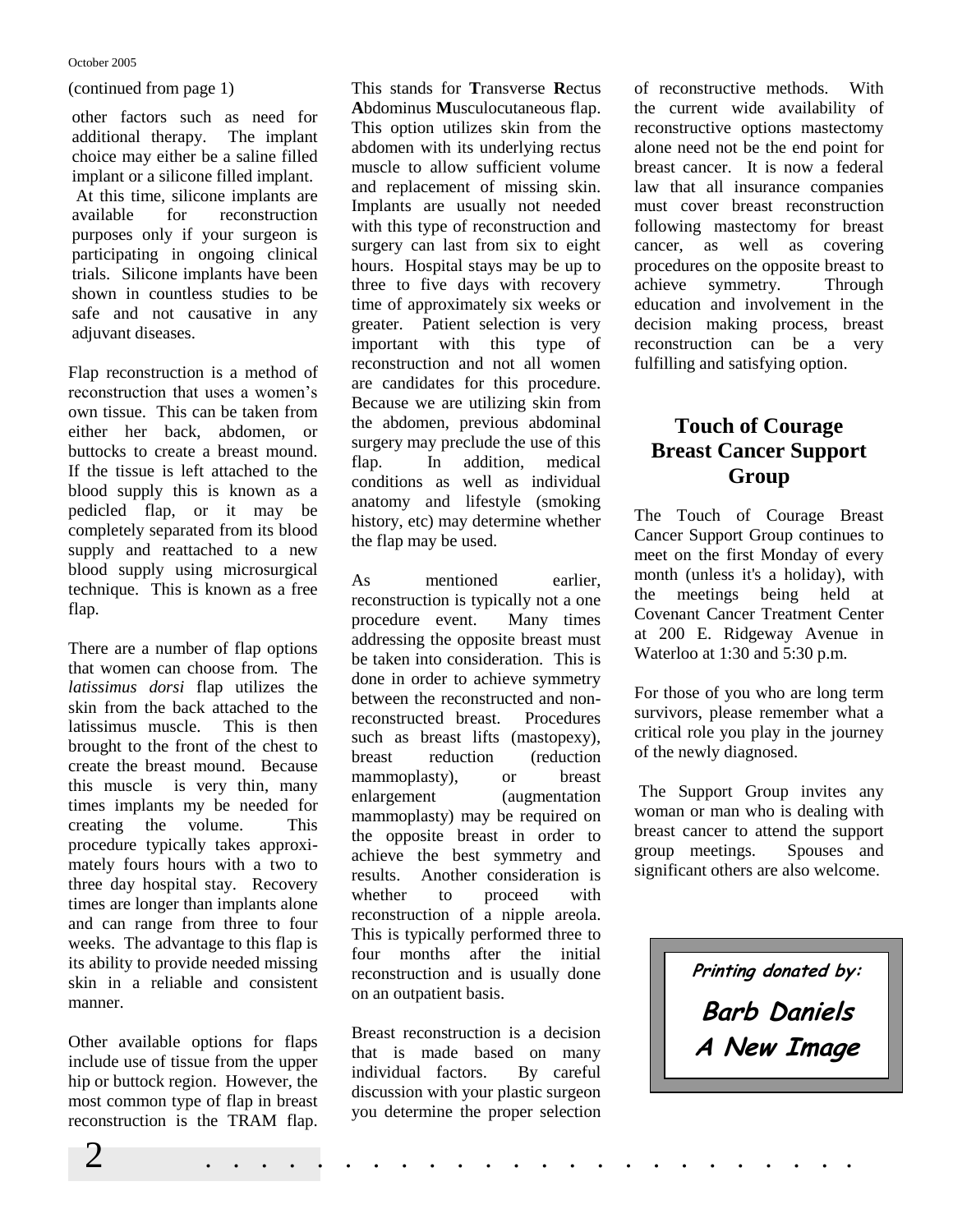# **Era Of Hope By Christine Carpenter**

The Era of Hope meeting, held most recently in Philadelphia in June 2005, is a forum for review and reporting on breast cancer research that has been funded through the United States Department of Defense Breast Cancer Research Program (BCRP). It is a conference attended by researchers whose studies have been funded by the program, experts in

breast cancer research and clinical oncology, and consumer advocates. The 2005 meeting included

more consumers, representing more organizations than ever before, and their contributions during the meeting demonstrated that consumer involvement is key to the success of this important program.

The BCRP began as a result of the National Breast Cancer Coalition's 1992 campaign to dramatically increase federal funding specifically targeted to breast cancer research. Through the efforts of the hundreds of organizations that make up NBCC, this program created an unprecedented partnership that unites the military, scientific, medical, and breast cancer survivor and advocacy communities to develop and carry out research to end breast cancer. It is the federal government's only breast cancer research program that involves consumer advocates at vision setting, as well as both the scientific peer-review and the programmatic-review stages and at all levels of a scientific meeting.

The scientific peer-review panels that evaluate each proposal for merit and the programmatic-review panel have benefited from the voices (and votes) of 420 consumers, individuals who come from 240 separate organizations, providing an incredible nationwide reach into the world of breast cancer.

# **The Era of Hope Meeting**

The Era of Hope meeting occurs every two or three years. Its purpose is to have all research funded by the program in a given funding cycle presented to the public through oral presentations and poster sessions. The Era of Hope program is designed by a Technical Planning Committee, which includes scientists and consumers who review the reports of the funded research, choose the meeting themes and select the presentations. Themes for each of the three meeting days of the 2005 meeting were: Understanding Risk – A Different Perspective; Understanding Who Needs

Intervention and Understanding Treatments Effectively Treating Primary and Metastatic Disease.

#### **Advocate Involvement in Era of Hope**

As in the rest of the BCRP program, consumer advocates were well represented at the 2005 Era of Hope meeting. There are few, if any, other forums in the scientific community in which such a diversity of scientific disciplines - basic scientists, clinicians, epidemiologists, nanotechnologists, mathematicians, physicists and more - come together on an equal footing with consumers to examine the complexity of breast cancer research, challenge each other, explore controversial issues, and learn and plan.

Consumers at every session challenged the status quo and conventional wisdom, and offered what was, in many cases, an eye-opening perspective to the researchers whose laboratory careers may be far removed from real world clinical applications.



**Iowa was represented at the Era of Hope by consumer advocateChristine Carpenter of Cedar Falls (seen here in Washington, D.C at Lobby Day)** 

#### **Other Unique Features of Era of Hope**

Acceptance of Department of Defense Breast Cancer Research Program funding requires reporting of all findings, whether they are positive, negative or inconclusive. This is an important feature because it ensures that more efficient use of resources can be made when researchers are able to learn from the mistakes and false starts of others who are investigating similar questions; fosters development of collaborative relationships, when, for example, a researcher with a new idea is able to identify and join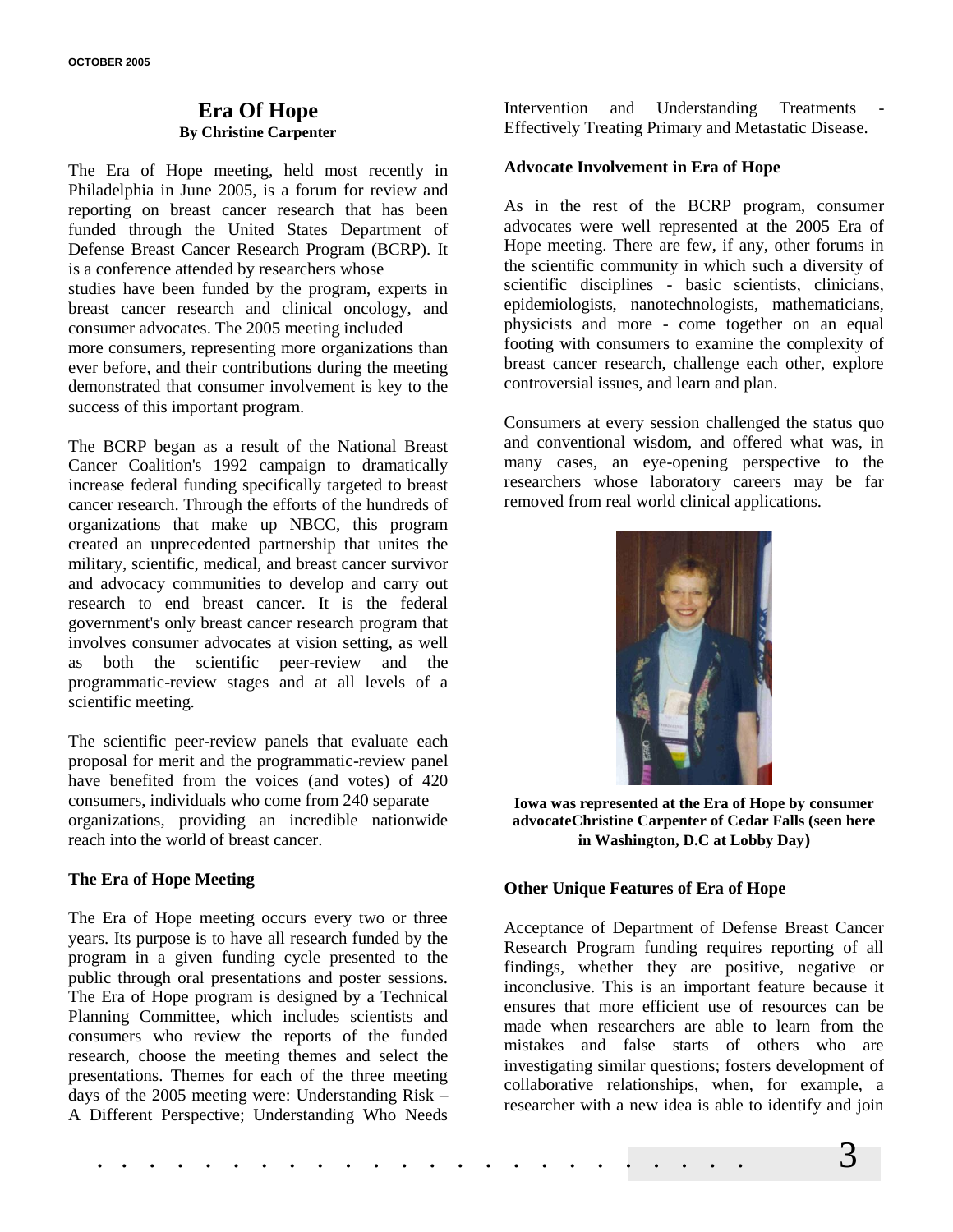#### October 2005

forces with a researcher who has already started down a related path; and provides accountability to the public in terms of how research money is spent.

This meeting maintains a strong focus on the broad vision of preventing and curing breast cancer, rather than on narrow and esoteric questions. This focus was clear in all the plenary sessions. One researcher noted, for example, that she has worked in the field of metastatic breast cancer for over 20 years and has given hundreds of presentations, but before this meeting she had never been asked to speak on what it will take to prevent breast cancer metastasis.



**Consumer advocateCheryl Wheaton of Cedar Falls (seen here being honored at the CVBC task force annual celebration) also represented Iowa at Era of Hope**

## **Scientific Themes That Were at the Heart of Several Presentations in 2005**

While the research funded by the BCRP covers an enormous range of approaches, several scientific themes were common among the many presentations at the 2005 Era of Hope conference.

Breast cancer as a heterogeneous disease: Gene expression profiling technologies have allowed researchers to identify several breast cancer "types" that include those often referred to as Luminal A and Luminal B (tumors that arise from luminal cells and distinguished from one another in terms of hormone receptor status); HER2 (tumors that test positive for HER2 and negative for hormone receptors); BRCA (tumors that arise from mutations of the BRCA1 or BRCA2 genes); and Basal (tumors that arise from basal cells and are negative for estrogen and progesterone receptors and for HER2/neu). Recognition of the heterogeneous character of breast cancer will allow for better selection of patient

subgroups for clinical trials testing targeted therapies. Without taking this into account, we dilute risk among our test populations, and we obscure recognition of real risk factors and effective treatments.

Tumor progenitor cells: Several researchers presented on their investigations of the role of tumor progenitor or breast cancer stem cells. This line of investigation hypothesizes that a tumor is an abnormal organ growing within the breast from abnormal progenitor cells. The implications of this research are that the cancer cannot be finally arrested unless and until the stem cells underlying it are killed or forced to differentiate and behave like normal cells. Choosing stem-cell specific targets for future treatments therefore may prove far more effective in stopping cancer from progressing. This type of hypothesis could explain: why tumor regression does not correlate with survival if chemotherapy is killing differentiated cells but sparing cancer stem cells; why the real disease is carcinogenesis, not cancer; why some micro-metastatic cells never develop into metastasis and others - the ones that are stem cells - do; how negative environmental exposures during late puberty (such as atomic bomb fallout after World War II) can lead to breast cancer 20, 30 or 40 years later; and why a small percentage of ER positive tumors - those that arise from ER negative stem cells - remain refractory to tamoxifen treatment, while others - those that arise from ER positive stem cells - are completely arrested. This model could explain why even "early diagnosis" is, in fact, late diagnosis in terms of the time that the disease processes have been developing in the breast. If it proves correct, it would suggest that drugs that specifically target breast cancer progenitor cells might be more effective than some of the more traditional approaches to breast cancer treatment such as surgery followed by systemic chemo-toxic treatments.

## **Individual Presentations**

Scientific abstracts summarizing the individual research projects funded by the Breast Cancer Research Program can be accessed at: http://cdmrp.army.mil/bcrp/era/default.htm.

For more program abstracts and additional information about the Breast Cancer Research Program and Era of Hope, visit the Congressionally Directed Medical Research Programs website at: http://cdmrp.army.mil/bcrp/era/default.htm.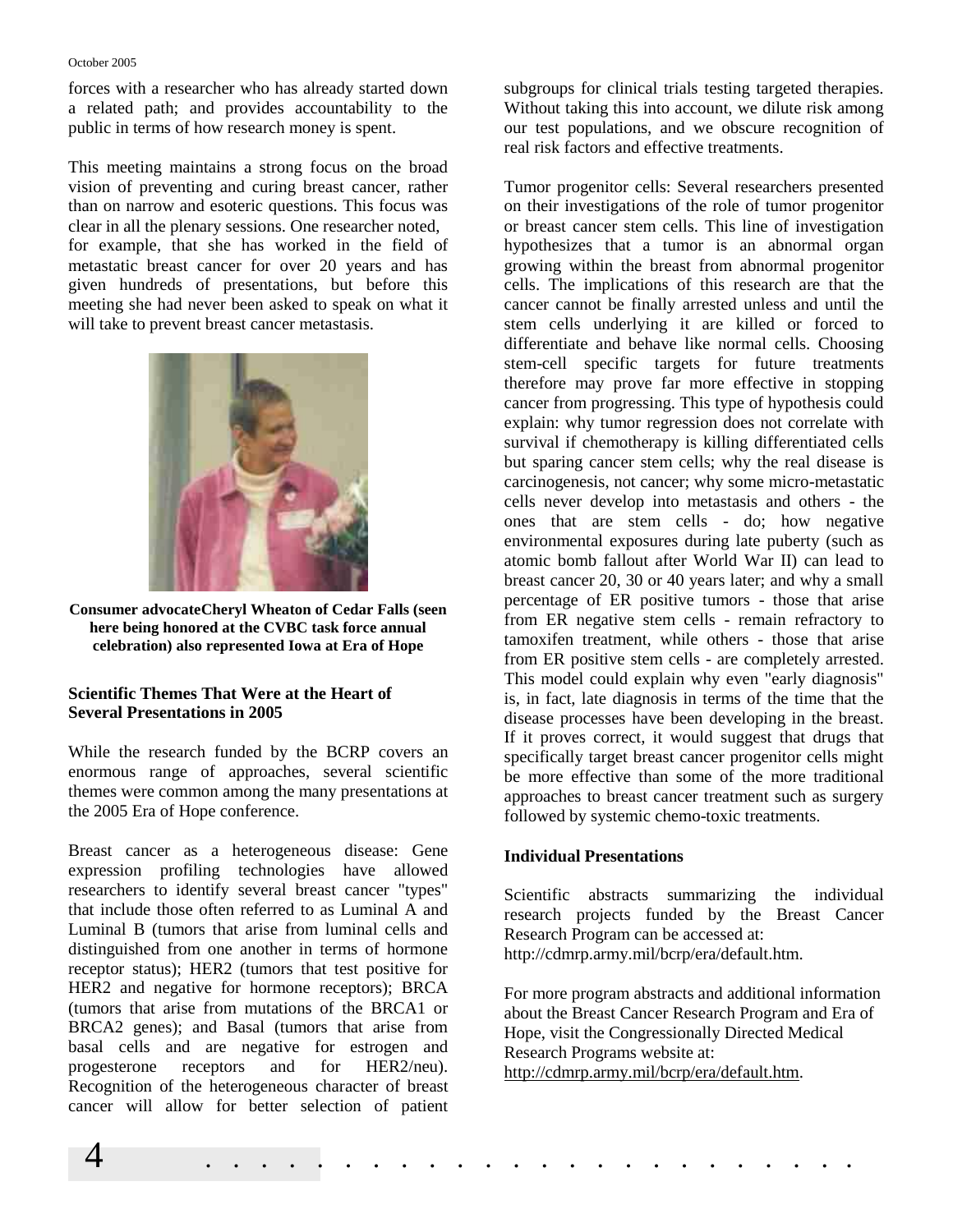#### **A Survivor's Story Mammography Does Save Lives! By Pat Kutz**

Five years ago, at the age of 44, I decided it was time to schedule an appointment for a mammogram. Although I had had a baseline mammogram at the age of 35, I hadn't taken the time to schedule follow-up mammograms. So in the fall of 2000, I scheduled a routine physical and mammogram. A few days later, I received the results.

The news was a little frightening. I had calcifications in my right breast that required further tests and a biopsy. The results of the biopsy? I had breast cancer, ductal carcinoma in situ.

I began seven weeks of radiation treatment and tried to keep life in proper perspective and somewhat normal. This was my youngest son's senior year of high school and I wanted him to have good memories, not memories of a sick mother. My husband lost his mother to breast cancer his senior year of high school and knew the difficult times that lay ahead, but my family was wonderful.

My father and mother took me to doctor appointments, both my sons took me to radiation appointments, and my co-workers at the preschool picked up the slack from my fatigue. My husband was always there, making sure I was resting and eating enough.

I finished radiation and life was beginning to feel normal. I did miss my new friends at the Cancer Treatment Center but I really felt I was cancer free. Follow-up treatment consisted of tamoxifen, doctor checkups and another mammogram four months after radiation. While I felt cancer free, I also understood the importance of follow up care and I would not miss an appointment! I did, however, cry a few tears when thinking that I was a cancer survivor and I would be nervous about test results.

I received the news that there were more suspicious areas, necessitating a trip to my surgeon. Then I heard the news that I feared most – more DCIS in my previously radiated breast. I knew I would need a mastectomy and decided to have a bilateral mastectomy to finally put my life on track to be cancer free.

My family was ready to care for me and I wanted to be ready for my son's graduation ceremony and reception. The week after my surgery I attended ceremonies honoring my son and classmates with surgical drains pinned inside my clothes. My husband emptied my drains, measured and recorded the data, and helped me get dressed. He always told me I looked great!

It has been four years and counting and I hope and pray that I can be a role model for women to exercise proper breast care. Please take the time to schedule regular physicals, perform self examinations and get a mammogram. It really can save your life, sometimes twice.

# **How Aware Are You? By Dee Hughes**

Since women are still being diagnosed with breast cancer daily, we are again recognizing October as Breast Cancer Awareness Month.

There is probably no one who is not aware of breast cancer. We see pink ribbons on products all year, with proceeds (although usually minimal) going to breast cancer research. So we are aware of breast cancer, aren't we?

Did you realize that 31% of all new cancers in women are breast cancers? The second most common is colon at 15%. Uterine cancer makes up 6% and ovarian only 4% of all new cancers. That is why we must be concerned about breast cancer.

Many women believe because they have no family history of breast cancer they do not need to worry. Unfortunately, 80% of women diagnosed with breast cancer **do not** have a family history. We all need to be concerned.

Did you know that 10-20% of all breast cancers do not show on the mammogram? Most cancers are seen on the mammogram 2-3 years before they are felt, but some will never be seen. Why? We don't know. If you tell the technologist you have a lump, and nothing is seen on the mammogram, the radiologist will then order an ultrasound of the breast. Sometimes a lump can be seen by ultrasound that is not seen on the mammogram. Regardless of what imaging tests are done, a lump you can feel needs to be checked by your physician, and not ignored.

Mammograms are not perfect, but they are the best test we currently have to detect breast cancer. We need to find out what causes breast cancer and end this epidemic. That can only be done with research, and it is vital that we all support research. The best way to get involved is through the National Breast Cancer Coalition and the Iowa Breast Cancer Alert Network. Visit our websites for more information:

[www.iowabreastcancer.org](http://www.iowabreastcancer.org/) [www.cedarvalleybreastcancer.org.](http://www.cedarvalleybreastcancer.org/)